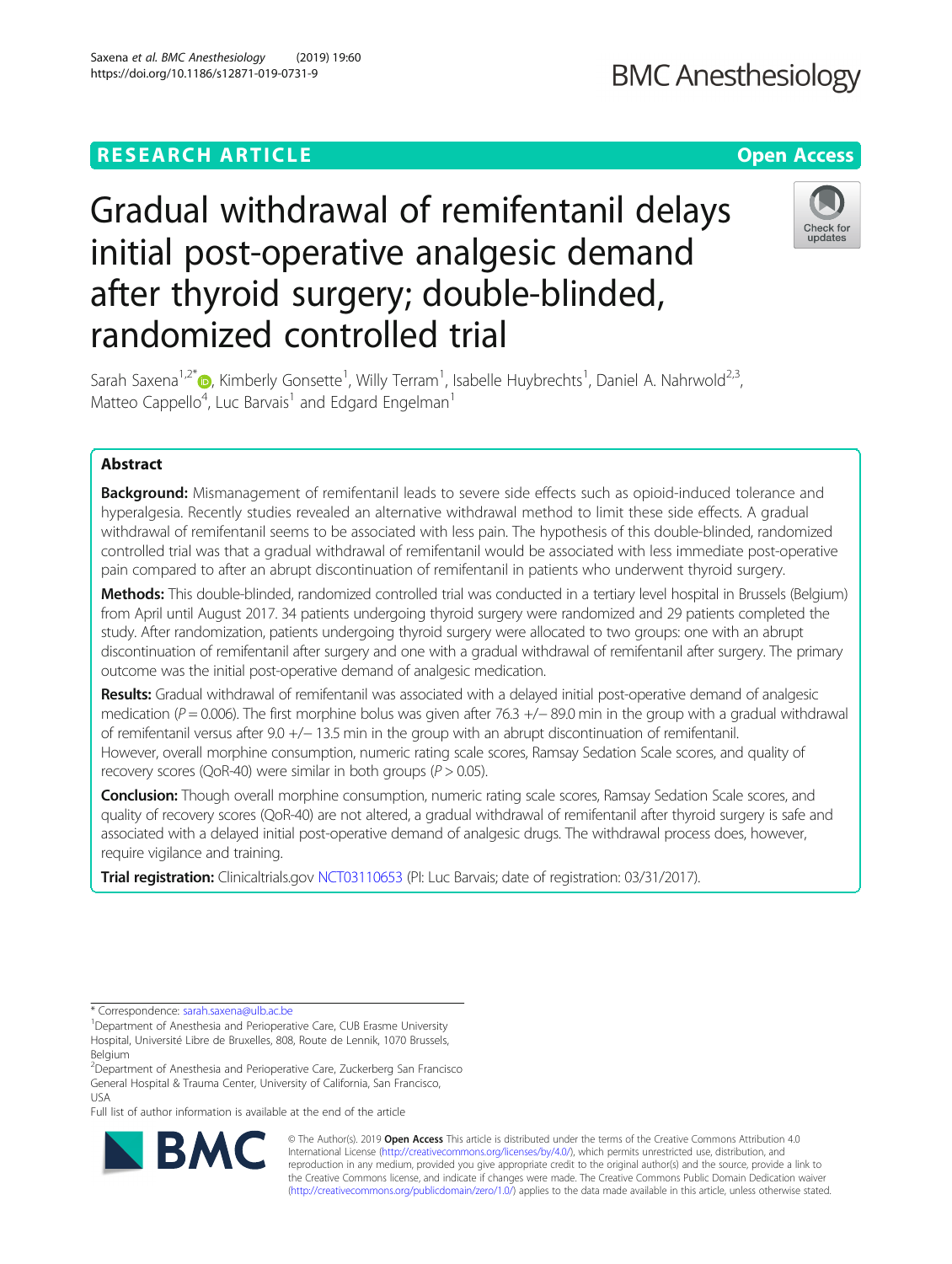# Background

Over the last decade, remifentanil has been subjected to bad press [\[1](#page-6-0), [2](#page-6-0)]. Initially, this drug was hailed for its benefits which included being an ultra short-acting phenylpiperidine opioid analgesic with high lipid solubility, having a rapid onset of action, and being rapidly metabolized by non-specific blood and tissue esterases. For these reasons, many anesthesiologists became accustomed to using remifentanil. It can be given in high doses, is easily titratable, and leads to predictable, rapid recoveries.

However, the mismanagement of remifentanil can lead to a wide range of side effects including opioid-induced tolerance and hyperalgesia. Additionally, due to its rapid elimination, a bridge to post-operative analgesia is a necessity when administering this drug.

Opioid tolerance is defined as an increase in the dose required to maintain analgesia in patients receiving opioids for pain relief in the clinical setting. Opioid-induced hyperalgesia is a state of nociceptive sensitization and is defined as increased pain from a stimulus that normally provokes pain [\[3](#page-6-0)]. While clear definitions are accepted, the underlying mechanisms behind these concepts are still widely misunderstood and remain under investigation.

Recently, studies have been published about an alternative withdrawal method of remifentanil. Albrecht et al. demonstrated that immediate discontinuation of remifentanil after digestive surgery is associated with increased postoperative pain levels [\[4](#page-6-0)].

A gradual withdrawal of remifentanil may be associated with less pain in a rodent population [[5](#page-6-0)]. Several research groups have evaluated this hypothesis in healthy human volunteers and have seemingly confirmed the theory that a gradual withdrawal of remifentanil is associated with less pain [[6,](#page-6-0) [7\]](#page-6-0).

Our group wanted to put this theory into practice within the perioperative period. The hypothesis of this double-blinded, randomized controlled trial was that a gradual withdrawal of remifentanil would be associated with less immediate post-operative pain compared to after an abrupt discontinuation of remifentanil in patients undergoing thyroid surgery.

# Methods

### Ethics

This study was designed adhering to the Declaration of Helsinki and the CONSORT checklist, and was approved by the internal review board (03/30/2017; P2017/074; Comité Ethique, Erasme hospital, Brussels; Chairman: Jean-Marie Boeymans). The trial was registered on clinicaltrials.gov (NCT03110653; PI: Luc Barvais; date of registration: 03/31/2017). Written informed consent was obtained from each patient participating in the study.

Inclusion criteria were the following: male or female patients aged 18–65 undergoing thyroid surgery at the Erasme hospital, Brussels, ASA physical status of I-III, and a knowledge of French, English, or Dutch.

Exclusion criteria were the following: pregnancy, hypo or hyperthyroidism, gastro-duodenal ulcer, allergy or contraindications to one of the study drugs, renal insufficiency, liver insufficiency, neuropsychiatric disturbance, BMI > 30, history of drug and alcohol abuse, and preoperative analgesic drug use.

The main objective of this study was to evaluate immediate post-operative pain levels in patients who underwent two types of remifentanil withdrawal methods. The timing of the first demand of post-operative analgesic was compared in both groups. In parallel, post-operative morphine consumption was also compared between both groups, as well as numeric rating scale (NRS) values at rest and after a small head flexion. In this way, pain was evaluated after 0, 15, 30, 45, 60, 75, 90, 105, 120 min, and 4 h after admission to the post-anesthesia care unit (PACU), as well as 24 h post-operatively. A quality of recovery (QoR-40) questionnaire was given to each patient preand post-operatively to evaluate patient satisfaction [\[8\]](#page-6-0). In the PACU, sedation was assessed in both groups via the Ramsay Sedation Scale [\[9](#page-6-0)].

Patients were randomized to one or the other group using a computer-generated randomization list (Quick-Calcs program-GraphPad Software Inc., La Jolla, USA). For premedication, all patients received alprazolam (0.5 mg P.O.) one hour pre-operatively. Multi-parameter monitoring was used according to our institution's protocol (ECG, pulse oximetry, non-invasive blood pressure every three minutes, Bispectral Index (BIS), and neuromuscular blockade monitoring utilizing the trainof-four ratio). In the case of blood pressure dropping 20% or more from initial baseline measurement, a bolus of intravenous ephedrine was administered.

Anesthesia was induced intravenously in both groups with remifentanil TCI (Minto model; 5 ng ml<sup>-1</sup>; approximately 0.15 mcg kg<sup>-1</sup> min<sup>-1</sup>) and propofol TCI (Schnider model; starting at 3 mcg ml<sup>-1</sup>; adjusted to BIS levels between 45 and 55). Rocuronium  $(0.6 \text{ mg kg}^{-1})$  was then administered to facilitate tracheal intubation. After tracheal intubation, but pre-incision, remifentanil levels were lowered to 2 ng ml<sup>-1</sup> (approximately 0.065 mcg kg<sup>-1</sup> min<sup>-1</sup>). Just before incision, remifentanil levels were increased to  $5$  ng ml<sup>-1</sup>, and acetaminophen (1000 mg), diclofenac  $(1 \text{ mg kg}^{-1})$  and morphine  $(0.15 \text{ mg kg}^{-1})$  were administered as co-analgesics. Dexamethasone (10 mg) was administered to both groups. By the end of the surgery, ondansetron (4 mg) was given to all patients. Upon skin closure, remifentanil levels were progressively lowered to 3.5 ng ml<sup>-1</sup> (approximately 0.13 mcg kg<sup>-1</sup> min<sup>-1</sup>). By the end of the surgery, propofol TCI was discontinued and remifentanil was kept at 2 ng ml<sup>-1</sup>. Tracheal extubation was accomplished after adequate spontaneous ventilation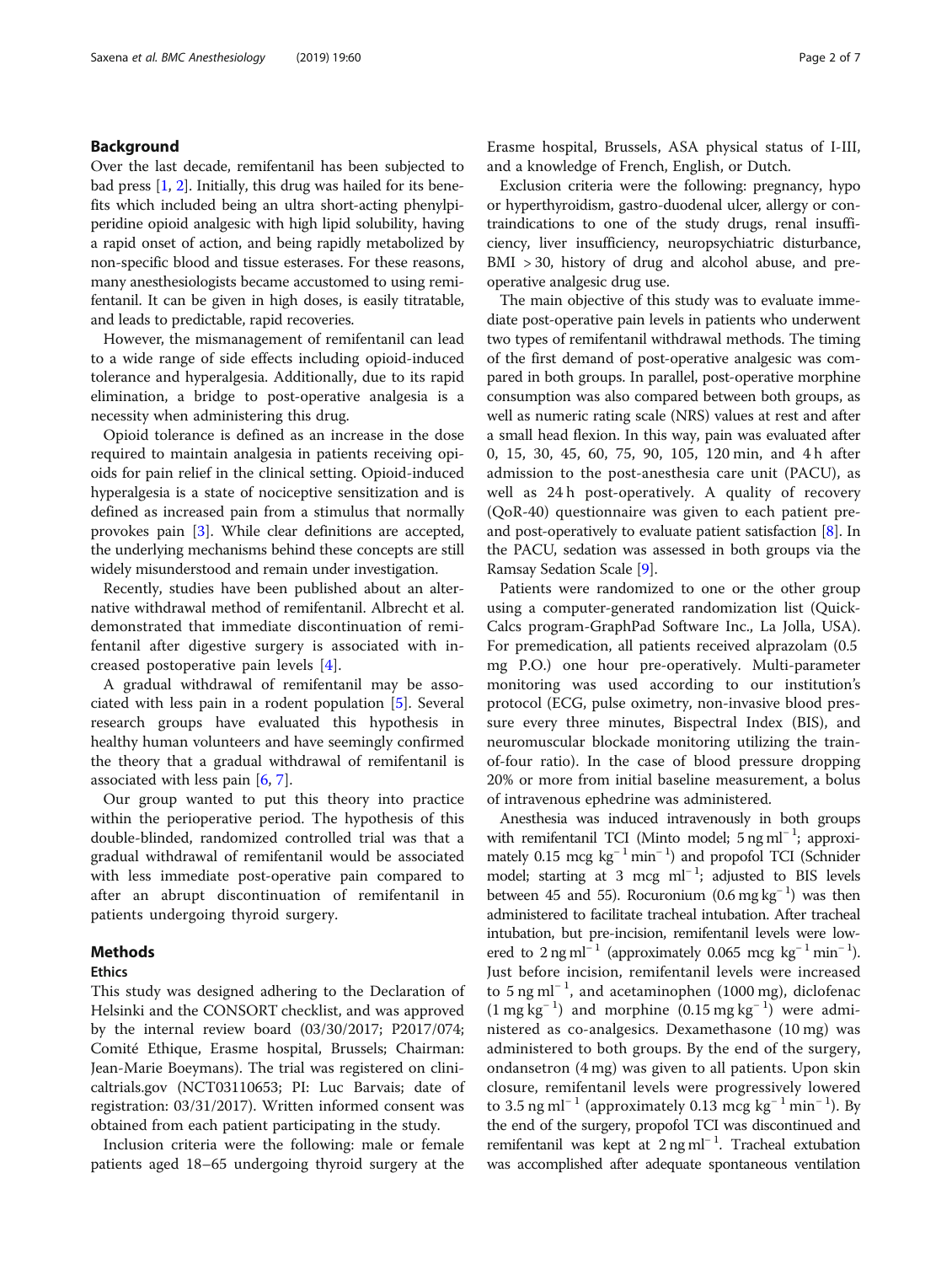was ensured, as well as the patient's responsiveness to verbal commands.

The patients were then transferred to the PACU with the remifentanil TCI infusion pump running at  $2$  ng ml<sup>-1</sup>. Back check valves and continuous saline infusion were used in the IV line in order to avoid backflow, dead space syndrome, or unintentional bolus.

According to pre-operative randomization, the remifentanil infusion syringe was then switched in the PACU to a new syringe, which was prepared by a colleague (WT) who was independent of the study. This post-operative syringe was either remifentanil diluted to 20 mcg/ml or NaCl 0.9%. PACU nurses and the primary anesthesiologist did not know whether their patients had received a newly prepared remifentanil or NaCl 0.9% syringe.

A gradual decrease of this infusion was then started in the PACU according to the following protocol: a reduction in infusion rate of 30% every 15 min (2 - > 1.4 - > 1 - > 0.7- > 0.5  $-$  > 0.35  $-$  > 0.25  $-$  > 0 ng ml<sup>-1</sup>). This gradual decrease was achieved in two hours.

While in the PACU, intravenous morphine (2 mg every five minutes) was administered if a patient's pain was more than 3/10 on the NRS. All patients were monitored and under immediate medical surveillance, and therefore no limit was imposed on total morphine consumption. Additionally, acetaminophen (1000 mg every 6 h) and diclofenac (1 mg kg<sup>-1</sup> every 12 h) were administered to all patients. Patients stayed a minimum of four hours in the PACU and were discharged from the PACU once they were comfortable (e.g. NRS < 3/10, no postoperative nausea and vomiting, Ramsay scores of 2–3, no hematoma at the surgical site).

The total quantities of each drug used, as well as the different timings (induction, incision, end of surgery, and extubation times), were recorded. The primary anesthesiologist collected data pre-operatively and postoperatively (the first 24 h post-operation).

#### Statistical analysis

As the primary outcome of the study was to compare the first post-operative demand of analgesic drugs, we considered a difference of 35 min or more to be of clinical relevance. With a two-sided alpha level of 0.05 and power of 90% (standard deviation (SD) of 27 min), the study needed to be conducted on 26 patients with each group consisting of 13 patients.

Statistix 9.0 (Analytical Software, Tallahassee, USA) was used for statistical analyses. The results were presented as mean  $\pm$  standard deviation. P values < 0.05 were considered to be statistically significant. The Mann-Whitney U test was used for the analysis of the first demand of analgesic drug data, morphine consumption data, QoR-40 data, and NRS score data at 24 h. NRS values and Ramsay scale scores in the PACU were analyzed using a two-way ANOVA for repeated measures.

# Results

Thirty-four patients were randomized from April to August 2017 (Fig. [1\)](#page-3-0). Three patients were excluded from analysis due to missing data. Additionally, the protocol was not adhered to in two patients. Therefore, 29 patients were analyzed with 15 in the remifentanil group and 14 in the control group.

Patient characteristics are described in Table [1.](#page-3-0) Age, weight, BMI, gender, and ASA scores were collected for both groups pre-operatively. Our primary outcome measure was the timing of the initial demand of postoperative analgesic drug, and our data analysis revealed a statistically significant difference between the two groups ( $P = 0.006$ ). The first morphine bolus was given  $76.3 \pm 89.0$  min post-operatively in the remifentanil group and  $9.0 \pm 13.5$  min in the control group (Table [2](#page-4-0)).

A statistically significant difference in morphine consumption was not observed while patients were in the PACU ( $P = 0.251$ ). In addition, there was no difference in overall (intra- and post-operative) morphine consumption  $(P = 0.325;$  Table [2\)](#page-4-0). Examination of NRS values in the PACU showed no statistically significant between-group differences both at rest  $(P = 0.358)$  and during head flexion ( $P = 0.418$ ; Table [3;](#page-4-0) Fig. [2](#page-5-0)). Review of these same NRS values 24 h post-operatively on the ward did not demonstrate any statistically significant betweengroup differences  $(p = 0.113;$  Table [2\)](#page-4-0). Furthermore, analysis of the QoR-40 scores exhibited no differences between the groups ( $P = 0.513$ ; Table [2](#page-4-0)). Ramsay scores, indicating the patient's sedation level, were not different between the groups  $(P = 0.337;$  Table [4](#page-5-0)).

# **Discussion**

This double-blinded, randomized controlled trial showed that a gradual decrease of remifentanil levels is associated with a delayed initial demand of post-operative analgesic drug. This corresponds with what others have already described in healthy volunteers [\[6](#page-6-0), [7](#page-6-0)].

Remifentanil-induced hyperalgesia remains a misunderstood concept, with multiple theories attempting to find its cause. One interesting cellular model for pain amplification and hyperalgesia after opioid withdrawal is referred to as the long-term potentiation (LTP) of synaptic strength in nociceptive pathways. Opioid withdrawal LTP has been described as the following: "A brief application of remifentanil in vivo leads to acute depression of synaptic strength in C-fibers. Upon withdrawal, synaptic strength not only quickly returns to normal, but becomes potentiated for prolonged periods of time" [\[10](#page-6-0)]. A study on spinal dorsal horns from rats showed that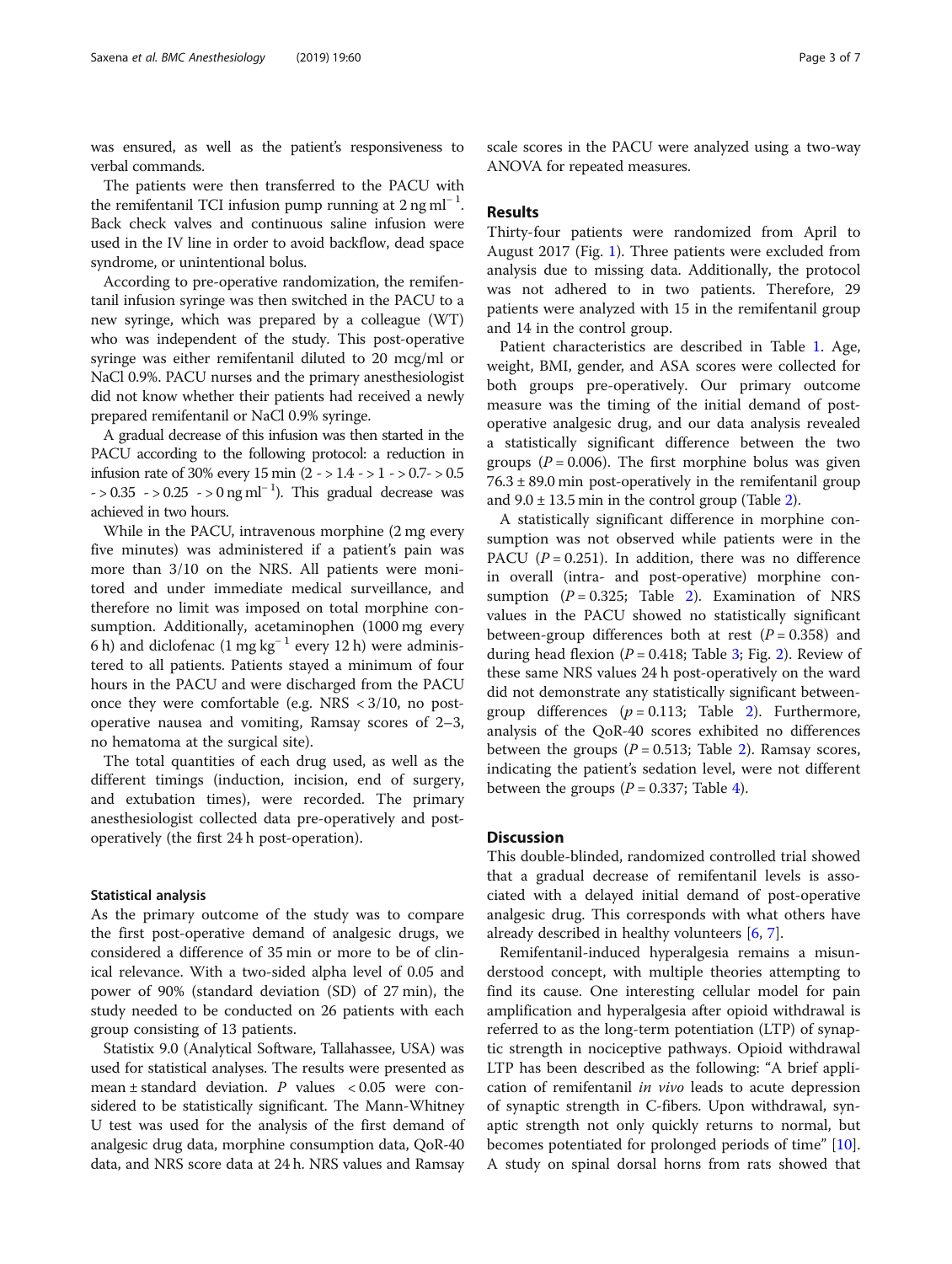<span id="page-3-0"></span>

withdrawal LTP may be prevented by tapering of the remifentanil infusion instead of abrupt withdrawal [\[5](#page-6-0)]. This LTP could indeed explain why a gradual withdrawal of remifentanil was associated with a delayed initial post-operative analgesic demand.

Table 1 Demographic data

|                 | Remifentanil group | Control group | $P$ value |
|-----------------|--------------------|---------------|-----------|
| Age (years)     | $42.0 \pm 10.3$    | $44.6 + 12.2$ | 0.50      |
| Weight (kg)     | $72.5 + 13.3$      | $78.1 + 20.5$ | 0.56      |
| BMI $(kq/m^2)$  | $26.5 + 4.7$       | $27.2 + 5.8$  | 0.91      |
| Gender (F/M)    | 14/1               | 12/2          | 0.60      |
| ASA score (1/2) | 2/13               | 0/14          | 0.48      |

Data as Mean ± SD or number of patients – Analysis by Mann-Whitney U test or Fisher exact test

Another theory explaining remifentanil-induced hyperalgesia is the activation of the N-methyl-D-aspartate (NMDA) receptor, which counteracts its analgesic effects. Indeed, blocking NMDA receptors can prevent this development by decreasing the activation of pronociceptive systems that are triggered by opioids [\[11\]](#page-6-0).

In our study, remifentanil was administered in conjunction with propofol. Propofol, by inhibiting the NMDA subtype of the glutamate receptor, may have a preventative effect on remifentanil-induced hyperalgesia [\[1,](#page-6-0) [12](#page-6-0)].

The administration mode of remifentanil was based on the Minto model, which is relatively standard for most European countries. A TCI mode of remifentanil seems to be associated with less hyperalgesia [[13\]](#page-6-0).

The analgesia protocol of this trial was designed to prevent post-operative pain as much as possible [\[3\]](#page-6-0). A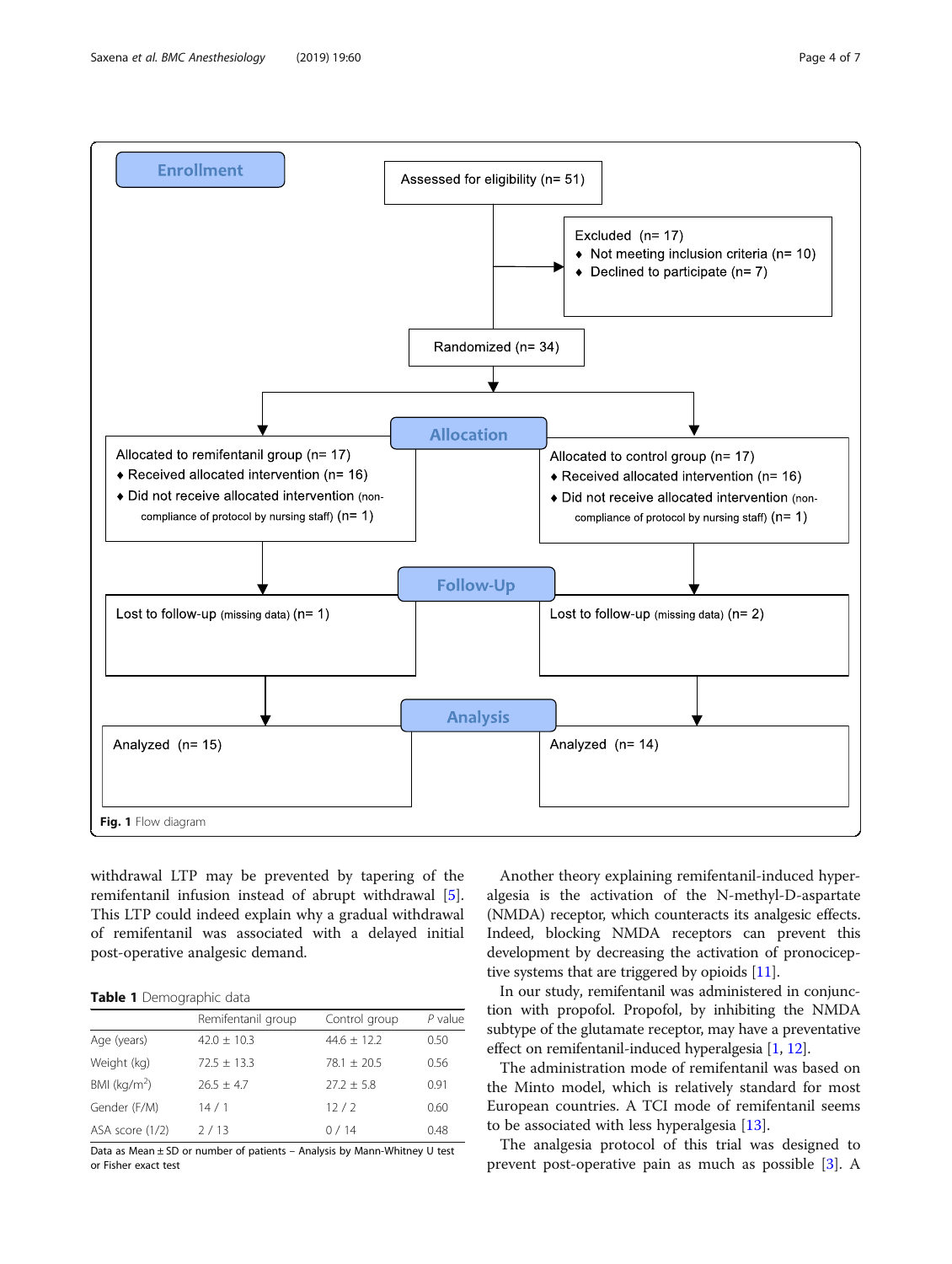<span id="page-4-0"></span>Table 2 Initial demand of post-operative analgesic, morphine consumption, QoR-40 scores, NRS values (24 h)

|                                                                                                                                      | Remifentanil group       | Control group            | P value for difference<br>between groups |
|--------------------------------------------------------------------------------------------------------------------------------------|--------------------------|--------------------------|------------------------------------------|
| Time to administration of the first iv morphine<br>bolus (min)                                                                       | $76.3 \pm 89.0 (45.0)$   | $9.0 \pm 13.5$ (3.5)     | 0.006                                    |
| Supplementary postoperative morphine during<br>the first 4 post-operative hours (mg)                                                 | $6.4 \pm 5.1$ (6.0)      | $8.3 \pm 3.9$ (8.0)      | 0.251                                    |
| Supplementary morphine, including the<br>administration at the beginning of surgery,<br>during the first 4 post-operative hours (mq) | $16.6 \pm 4.9$ (17.0)    | $18.0 \pm 4.2$ (18.5)    | 0.325                                    |
| Numeric rating scale score for pain at rest<br>24 h after surgery                                                                    | $1.85 \pm 1.46$ (2.5)    | $0.91 \pm 1.37$ (0.0)    | 0.113                                    |
| OoR-40 score                                                                                                                         | $173.4 \pm 16.3$ (176.0) | $179.0 \pm 10.8$ (178.5) | 0.513                                    |

Data as Mean ± SD (median) - Analysis by Mann-Whitney U test

multimodal analgesia regimen (consisting of NSAIDS, acetaminophen, and timely administered morphine) is standard practice in our institution and was therefore applied to this study. This allowed us to keep remifentanil levels relatively low (at maximum  $5 \text{ ng ml}^{-1}$  or approximately 0.15 mcg kg<sup>-1</sup> ml<sup>-1</sup>).

In this study, remifentanil was gradually withdrawn in the PACU over the course of two hours, though at present, no consensus exists regarding the exact withdrawal method of remifentanil.

As mentioned, mismanagement of remifentanil administration leads to severe side effects. This study was conducted with extreme caution and required training of the nursing and anesthesia staff in order to avoid accidental boluses, especially during transport from the operating room to the PACU. In this way, episodes of respiratory depression and apnea were nonexistent (SP02 remained > 95% at all times). Sedation levels were the same in both groups, and all patients underwent anesthesia and the subsequent 24 h post-operative period uneventfully.

# Limitations

A limitation of our study was that hyperalgesia was not properly assessed through pain threshold tests at the surgical site. Pain was evaluated through the NRS, total morphine consumption, and initial post-operative demand of an analgesic.

Even though this initial demand of an analgesic was delayed through a gradual withdrawal of remifentanil, overall morphine consumption was quite low and equal in both groups  $(16.6 \pm 4.9 \text{ mg}$  in the remifentanil group versus  $18.0 \pm 4.2$  mg in the control group). This could be explained by the fact that a well-timed multimodal analgesia plan was applied to both groups. Additionally, our study may not have been powered to show a difference in morphine consumption.

Though the difference in immediate post-operative NRS values between both groups was not statistically significant, some interesting observations can be made. While both groups benefitted from the same perioperative multimodal analgesia strategy, raw NRS values

Table 3 Numeric Rating Scale (NRS) Values for Pain

| <b>Table 3</b> indifferent nating beare (integrated for frame |                                                                                                                                       |                                                                                                                                       |                                                                                                                                 |                    |                    |                                                                                                 |                    |                                  |                                  |                     |
|---------------------------------------------------------------|---------------------------------------------------------------------------------------------------------------------------------------|---------------------------------------------------------------------------------------------------------------------------------------|---------------------------------------------------------------------------------------------------------------------------------|--------------------|--------------------|-------------------------------------------------------------------------------------------------|--------------------|----------------------------------|----------------------------------|---------------------|
|                                                               | PACU<br>arrival                                                                                                                       | $PACU + 15$<br>min                                                                                                                    | $PACU + 30$<br>min                                                                                                              | $PACU + 45$<br>min | $PACU + 60$<br>min | $PACU + 75$<br>min                                                                              | $PACU + 90$<br>min | $PACU +$<br>$105 \,\mathrm{min}$ | $PACU +$<br>$120 \,\mathrm{min}$ | $PACU +$<br>240 min |
| NRS value for pain at rest                                    |                                                                                                                                       |                                                                                                                                       |                                                                                                                                 |                    |                    |                                                                                                 |                    |                                  |                                  |                     |
| Remifentanil<br>group                                         |                                                                                                                                       |                                                                                                                                       | $2.53 \pm 2.32$ $2.60 \pm 2.19$ $3.06 \pm 2.57$ $2.86 \pm 1.99$ $3.26 \pm 1.94$ $2.73 \pm 1.71$                                 |                    |                    |                                                                                                 |                    | $2.93 \pm 1.58$ 2.66 $\pm$ 1.54  | $2.06 \pm 1.33$                  | $1.86 \pm 1.72$     |
| Control<br>group                                              |                                                                                                                                       |                                                                                                                                       | $4.53 \pm 2.93$ $5.23 \pm 2.86$ $5.15 \pm 2.44$ $4.46 \pm 2.22$ $3.46 \pm 2.25$ $2.46 \pm 1.94$ $2.07 \pm 1.70$ $1.84 \pm 1.34$ |                    |                    |                                                                                                 |                    |                                  | $1.61 + 1.04$                    | $1.30 \pm 1.25$     |
|                                                               |                                                                                                                                       | P value for difference between groups: 0.358<br>P value for difference between times: $< 0.001$<br>P value for interaction: $< 0.001$ |                                                                                                                                 |                    |                    |                                                                                                 |                    |                                  |                                  |                     |
| NRS value for pain during head flexion                        |                                                                                                                                       |                                                                                                                                       |                                                                                                                                 |                    |                    |                                                                                                 |                    |                                  |                                  |                     |
| Remifentanil<br>group                                         |                                                                                                                                       | $2.80 \pm 2.33$ $2.93 \pm 2.21$                                                                                                       |                                                                                                                                 |                    |                    | $3.40 \pm 2.66$ $3.33 \pm 2.02$ $3.80 \pm 1.93$ $3.26 \pm 1.79$ $3.46 \pm 1.50$ $3.13 \pm 1.59$ |                    |                                  | $2.66 \pm 1.75$                  | $2.60 \pm 2.06$     |
| Control<br>group                                              |                                                                                                                                       |                                                                                                                                       | $5.00 \pm 3.13$ $5.69 \pm 2.84$ $5.30 \pm 2.84$ $4.61 \pm 2.72$ $4.00 \pm 2.76$ $3.15 \pm 2.51$ $2.76 \pm 2.42$ $2.61 \pm 2.39$ |                    |                    |                                                                                                 |                    |                                  | $2.38 + 2.32$                    | $1.84 \pm 1.62$     |
|                                                               | P value for difference between groups: 0.418<br>P value for difference between times: $< 0.001$<br>P value for interaction: $< 0.001$ |                                                                                                                                       |                                                                                                                                 |                    |                    |                                                                                                 |                    |                                  |                                  |                     |

Data as Mean ± SD - Analysis by 2-way ANOVA for repeated measures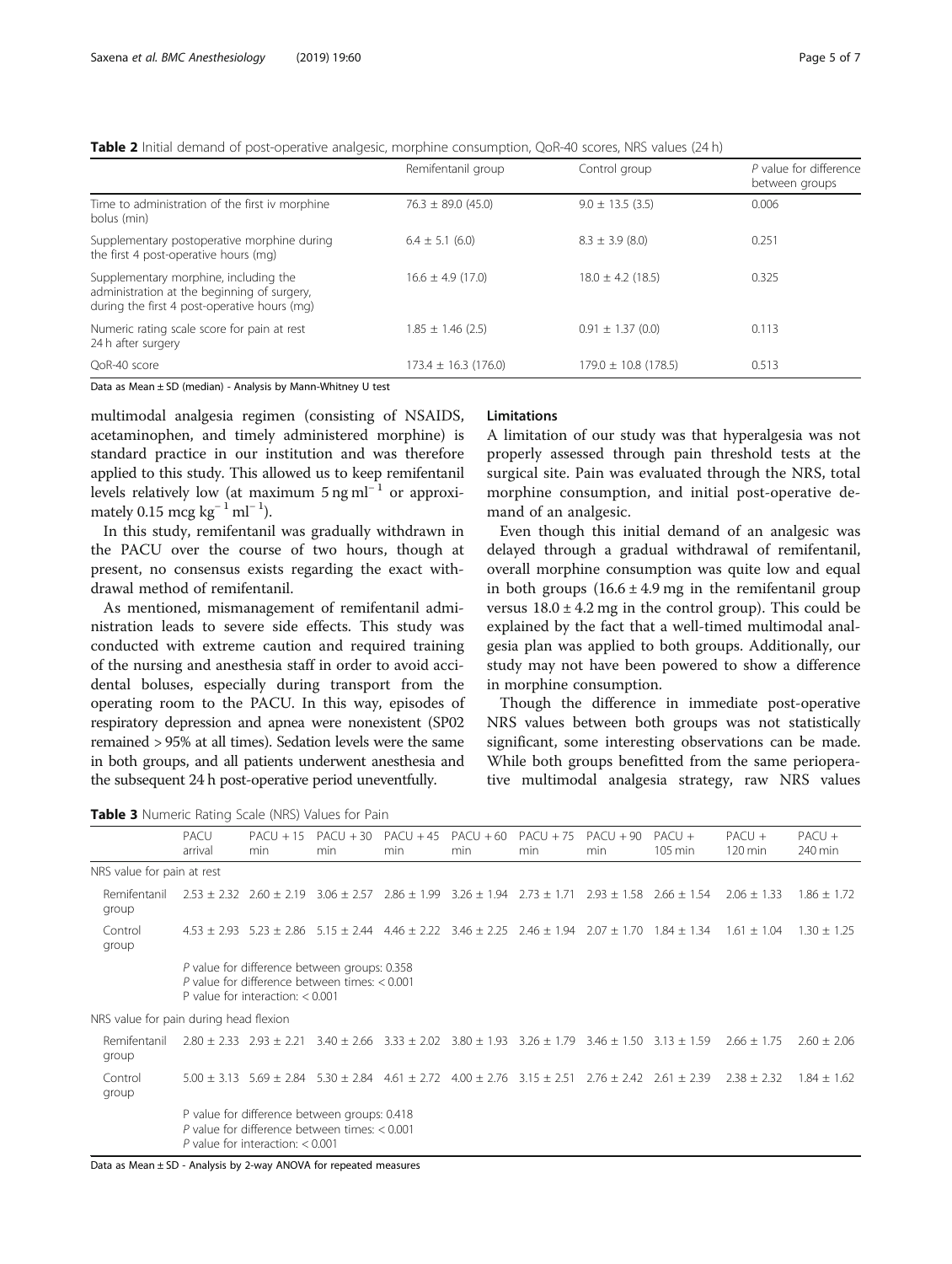<span id="page-5-0"></span>

showed a remarkably different trajectory (Fig. 2). The control group ( $n = 14$ ) had declining NRS values starting relatively high, whereas the remifentanil group  $(n = 15)$  had zigzag values centered around 3/10. A likely explanation for this is that the remifentanil group still received an opioid, remifentanil, in addition to morphine, and was therefore less prone to experiencing pain. However, the

remifentanil concentrations were quite low, especially in the second hour of the withdrawal phase, and consequently may not completely explain the observed differences in NRS values. Again, it could also be that our study was not powered adequately to fully examine NRS values.

Though the study demonstrated a delayed initial postoperative analgesic demand after a gradual withdrawal of

| Table 4 Ramsay Sedation Scale score |  |
|-------------------------------------|--|
|-------------------------------------|--|

|                                                                                                                                                                               | PACU<br>arrival | min.                                                                                                                          | min | $PACU + 15$ $PACU + 30$ $PACU + 45$ $PACU + 60$<br>min                                                          | min | $PACU + 75$ $PACU + 90$<br>min | min | $PACU +$<br>$105 \text{ min}$ | $PACU +$<br>$120 \,\mathrm{min}$ | $PACU +$<br>240 min |
|-------------------------------------------------------------------------------------------------------------------------------------------------------------------------------|-----------------|-------------------------------------------------------------------------------------------------------------------------------|-----|-----------------------------------------------------------------------------------------------------------------|-----|--------------------------------|-----|-------------------------------|----------------------------------|---------------------|
| Remifentanil<br>group                                                                                                                                                         | 246 + 0.91      |                                                                                                                               |     | $2.46 + 0.64$ $2.53 + 0.64$ $2.53 + 0.64$ $2.40 + 0.63$ $2.33 + 0.61$ $2.33 + 0.61$ $2.47 + 0.74$ $2.47 + 0.74$ |     |                                |     |                               |                                  | $2.06 + 0.25$       |
| Control group 2.21 $\pm$ 0.57 2.07 $\pm$ 0.47 2.07 $\pm$ 0.47 2.14 $\pm$ 0.36 2.14 $\pm$ 0.36 2.37 $\pm$ 0.63 2.28 $\pm$ 0.46 2.42 $\pm$ 0.75 2.35 $\pm$ 0.74 2.21 $\pm$ 0.57 |                 | P value for difference between groups: 0.337<br>P value for difference between times: 0.224<br>P value for interaction: 0.047 |     |                                                                                                                 |     |                                |     |                               |                                  |                     |

Data as Mean ± SD - Analysis by 2-way ANOVA for repeated measures